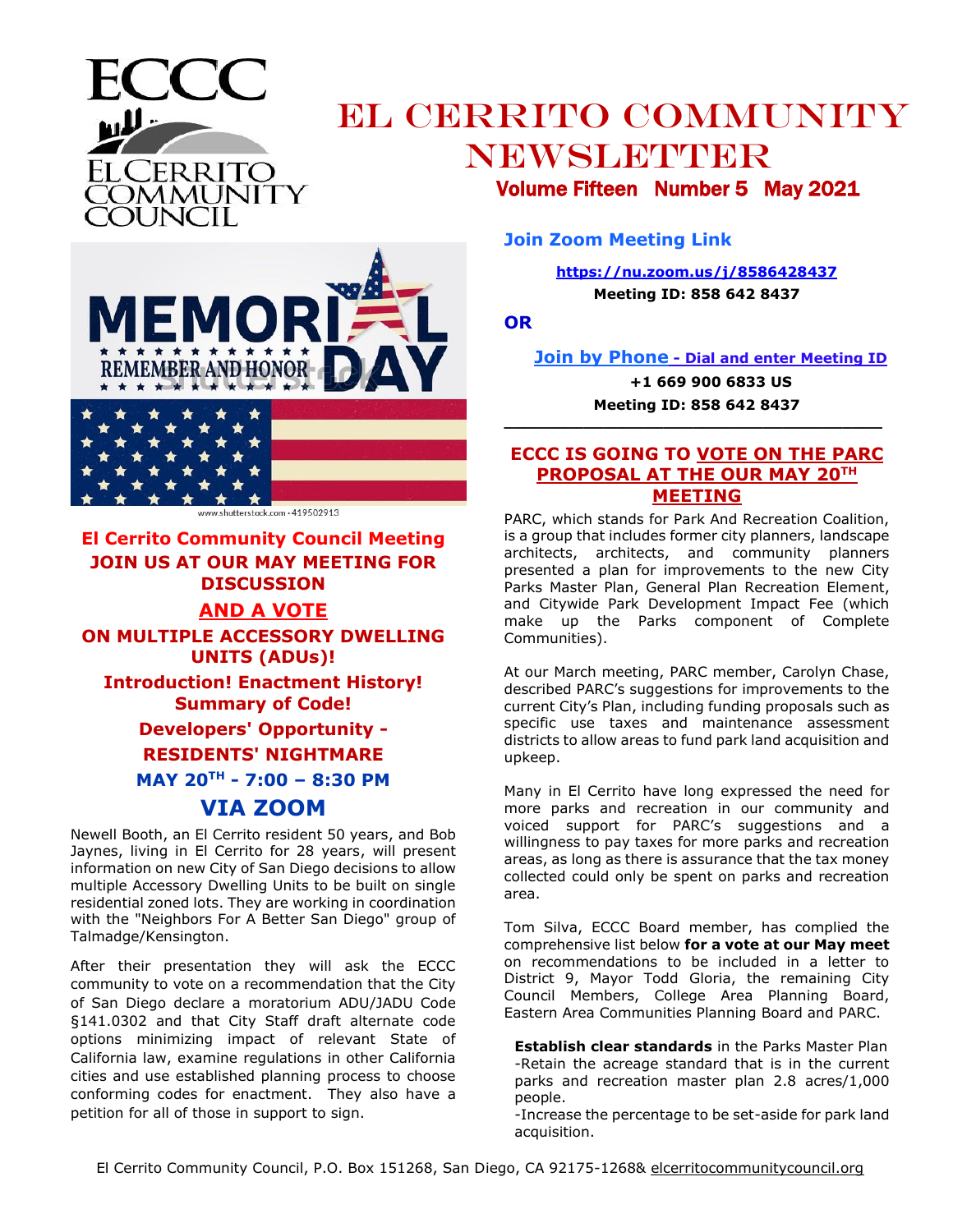-Separate the land metrics from the amenity metrics that are in the proposed parks master plan.

-Separate the proposed Developer Impact Fee (DIF) usage from Community Planning Usage; they are to be spent for the purposes for which they are collected.

-Spend the Parks Developer Impact Fee within the communities from which they are collected as required by Government Code 66477 et. seq.

#### **Funding**:

-Bring forward the funding, prioritization framework, and other implementing mechanisms (i.e., Council Policies) concurrently with the Parks Master Plan and the Recreation Element.

-Show the Nexus Study required by Government Code 66477 that establishes the correct Parks Developer Impact Fee and the determination of any discounts on the land component for park land should a developer propose to provide park land acreage inlieu of payment of fees.

-Require Community Benefit Zoning Analysis in future community plan updates, proposed zone increases, or General Plan updates.

-Require minimum payment into a Citywide Park Fee for on-site development.

**Protect park land** by controlling the commercialization of said parks. The proposed Parks Master Plan encourages commercial uses; those should only be allowed by an approved Conditional Use or Special Use permit.

-Retain protective language in the proposed Parks Master Plan which will control commercialization of parks.

-Establish a requirement that a Conditional Use Permit, and/or a Special Use Permit must be obtained for a commercial activity to be allowed within a park.

**Provide transparency** in the development of the Parks Master Plan

-The proposed Parks Master Plan was prepared in a vacuum without any community input. In November 2020 City staff reported to the City Council that COVID-19 made it difficult to reach out to all the recognized Community Planning Groups. That was not true.

-Involve Community Planning Groups and local Community Councils in the preparation of the Parks Master Plan, any Parks and Recreation Element Updates and proposed policy changes as they relate to parks, and parks and recreation.

-Involve Community Recreation Groups in the preparation of the Parks Master Plan, any Parks and Recreation Element Updates and proposed policy changes as they relate to parks, and parks and recreation.

**Equity**: Ensure that the Parks Master Plan, the Parks and Recreation Element, and any city standards and policies related to local parks be equitable for all socioeconomic groups.

### **WELCOME TO DR. AKILAH WEBER - OUR NEW ASSEMBLYMEMBER FOR THE 79TH ASSEMBLY DISTRICT**

Dr. Akilah Weber, MD, took the oath of office to serve as the Assemblymember for the 79th Assembly District today following a special election. Her mother, and our previous Assemblymember, now California Secretary of State, Dr. Shirley Weber, PhD, administered the oath in the California State Capitol. The 79th Assembly District, consists of the cities of Bonita, Chula Vista, La Mesa, Lemon Grove, National City and many San Diego neighborhoods, including El Cerrito.

Dr. Weber's website is<https://a79.asmdc.org/>

Her contact information is:

#### **Capitol Office:**

State Capitol P.O. Box 942849 Sacramento, CA 94249-0079 Tel: (916) 319-2079; Fax: (916) 319-2179

#### **District Office:**

1350 Front Street, Suite 6046 San Diego, CA 92101 Tel: (619) 531-7913; Fax: (619) 531-7924



### **EL CERRITO BEAUTIFICATION COMMITTEE IS COMING BACK IN JUNE!**

The El Cerrito Beautification Committee, which has done such a great job cleaning up the community, has been out of commission for over a year due to winter weather and COVID-19. The goal is to meet once a month to clean up litter and over-grown weeds in the El Cerrito community. This is a fun way to meet neighbors and do something great for your community.

The next work party is Saturday June 19, 8:30 a.m. Clean-up days are the Saturday after the community meeting. We meet at the corner of 58th and Trojan Avenue and work for no more than two hours.

Scrimshaw Coffee at 5542 El Cajon Blvd gives our crew a 10% discount - join us for a bite afterward.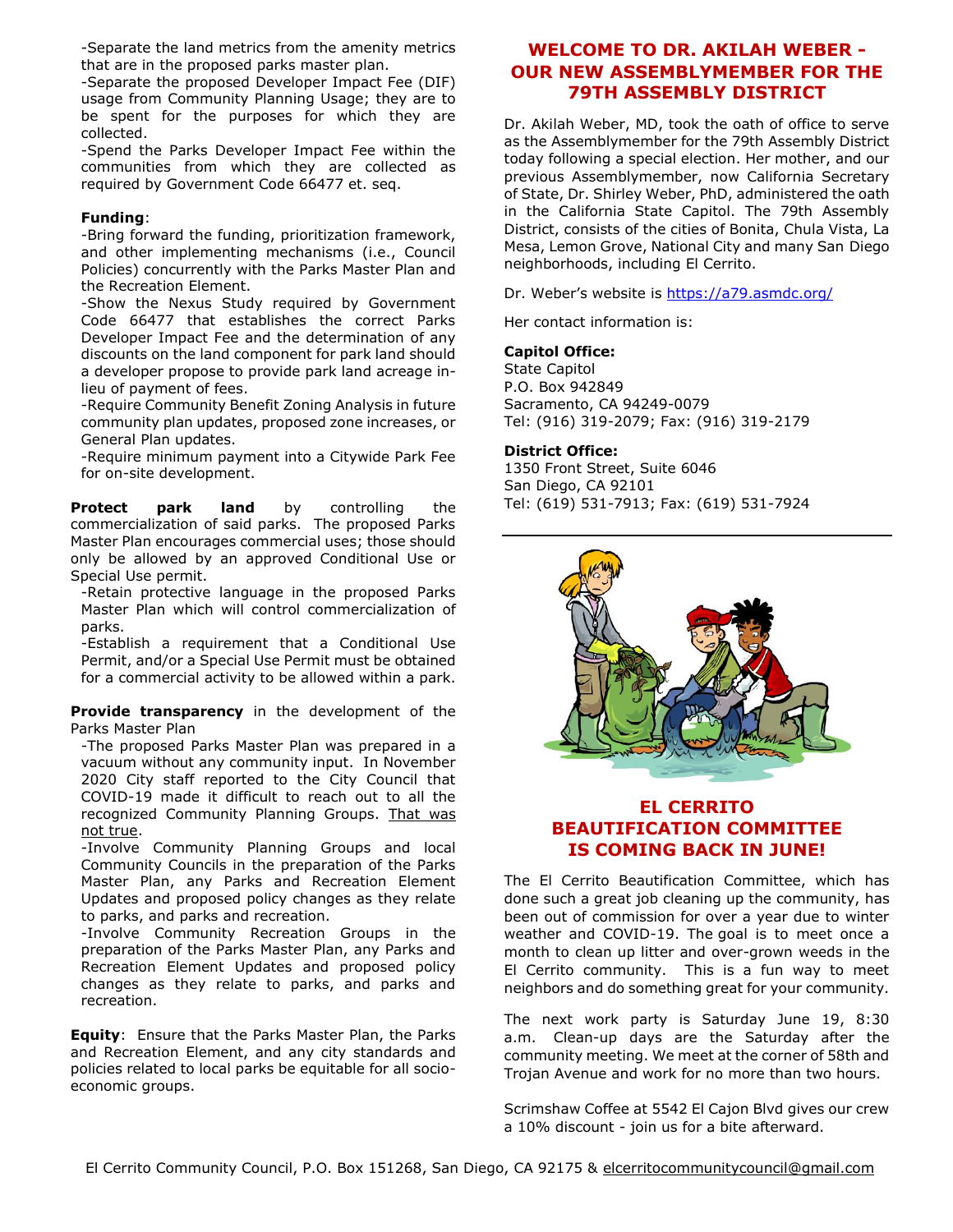If you'd like more information or would like to join us please call Lorna Zukas at 619-538-9689. If you can't make it in June but want to join in the future or if you have areas that you feel need clean-up, please email [elcerritocommunitycouncil@gmail.com.](mailto:elcerritocommunitycouncil@gmail.com)

#### **GIVE OUR LOCAL BUSINESSES A BOOST AS WE GET TO OPEN UP**

\_\_\_\_\_\_\_\_\_\_\_\_\_\_\_\_\_\_\_\_\_\_\_\_\_\_\_\_\_\_\_\_\_\_\_\_\_\_\_\_\_\_\_

Now more than ever your patronage is needed to help our lobal, small businesses.

Our numerous businesses need your support. We have great restaurants, coffee shops, flower shops, dog businesses, exercise studios, veterinarian, lawn mower shop, car repair and other businesses. All are working hard to remain open under restriction guidelines due to COVID-19 health concerns.

Restaurants have set up tables outside, on sidewalks and in parking lots with distancing requirements between tables, gyms are holding classes in parks and other outdoor areas. As our businesses get back into regular routines, let's give them and their employees our support. All of the businesses are working hard to open up.

When you are choosing where to dine and shop and get services, please pick our local El Cerrito, Rolando and the College Area and surrounding neighborhoods. Choose small businesses over large. Windmill Farms, just off College across I-8, has remodeled and is a great alternative to Sprouts.

It is time to get back out - add a restaurant night out to your week. Meet a few friends. Frequent services of the neighborhood businesses. The more we support these businesses the more we'll get other businesses we want.

Be sure to follow health guidelines, wearing masks and social distancing while you are out and about for as long as necessary.

\_\_\_\_\_\_\_\_\_\_\_\_\_\_\_\_\_\_\_\_\_\_\_\_\_\_\_\_\_\_\_\_\_\_\_\_\_\_\_\_\_\_\_

#### **BE PREPARED FOR ANYTHING! GET YOUR EMERGENCY PLAN IN ORDER**

The chance of wildfires are making many people feel vulnerable again. The best solution is to be prepared to survive.

Get your family or household members together to discuss how to prepare and respond to the types of emergencies that are most likely to happen where you live, learn, work and play. Identify responsibilities for each member of your household and how you will work together as a team. Practice as many elements of your plan as possible. Have a communication plan.

One of the tips that is stressed each and every time for preparedness is to be sure every person in the house has a pair of sturdy, comfortable emergency shoes and socks ready to be put on. This means that everyone should have a pair by the bed, a pair in the car, a pair at work and school. Socks will help prevent getting blisters if walking much.

**1 - Get a Kit -** Learn the essential supplies to put in your family's first aid and survival kits. Be sure to plan for pets.

#### **\*\*\*Have a plan for your medications.**

**2 - Make a Plan -** Put together a plan by with your family, friends, or household to start your emergency plan. Consider the specific needs in your household.

How to receive **[emergency alerts and warnings](http://www.ready.gov/alerts)?**

- 2. What is our **[shelter](http://www.ready.gov/shelter) plan?**
- 3. What is our **[evacuation](http://www.ready.gov/evacuation) route?**
- 4. What is our **[communication plan](http://www.ready.gov/make-a-plan)?**

#### **3 - Get Your Kids On Your Team!**

Preparing for emergencies is not just for adults. Young children and teens alike need to be part of the process — for their own safety and sense of empowerment.

- Work together to build an emergency kit.
- Sit down as a family to talk about your communications plan.
- Role-play what you would do during a disaster.
- Hold fire drills in your house.

**4 - Be Informed -** Understand which disasters are likely in our area and what to know to stay safe.

Visit the following site for getting ready with a plan - **[WWW.REDCROSS.ORG/GET-HELP/HOW-TO-](http://www.redcross.org/get-help/how-to-prepare-for-emergencies/make-a-plan)[PREPARE-FOR-EMERGENCIES/MAKE-A-PLAN](http://www.redcross.org/get-help/how-to-prepare-for-emergencies/make-a-plan)**

**5 - Include the Pets** Maintain a pet emergency kit with sufficient supplies for each pet.

- A leash, harness, or pet carrier and a muzzle for any dog known to be aggressive or defensive around people or other animals. Include a stake and tie-out for dogs.
- Collars with a securely affixed license tag (for dogs) & ID tag (listing your address and phone number).
- Microchip your pet, keep your information current with the microchip company and local shelter.
- At least a week's supply of water and pet food, water bowl or dispenser, sturdy food bowl or feeder. Include a manually operated can opener & plastic can lid for canned food.
- A copy of current veterinary records, including rabies & wellness vaccinations. (Proof of current vaccinations may be required by boarding facilities).